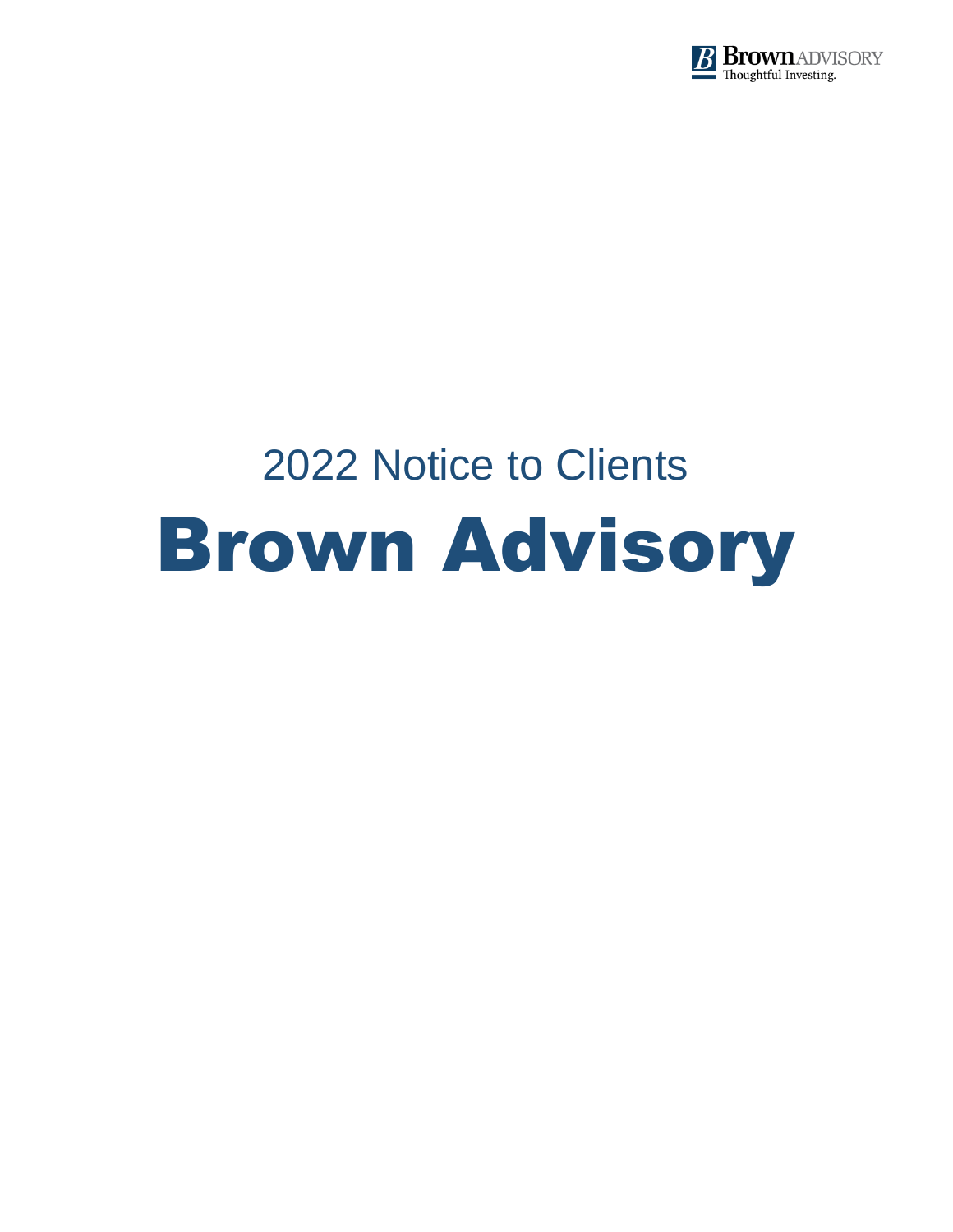*At Brown Advisory, we believe that you deserve frank and open communication on all aspects of our relationship. In this spirit, we provide this annual summary of our policies relating to confidentiality, privacy of client information, identity theft program, mutual funds, conflicts of interest, trading commissions, proxy voting and Form ADV annual notices.* 

# **Confidentiality and Privacy Policy (Regulation S-P and S-AM Notice)**

Brown Advisory takes the confidentiality of your personal information and the privacy of your account very seriously. Our commitment to safeguard your personal information goes beyond our legal obligation to process your transactions accurately and securely. Whether we serve you online, in person, on the telephone or by mail, the principles that guide the way in which we conduct business are built upon our core values of trust and integrity.

To protect your personal information from unauthorized access and use, we use security measures that are designed to comply with federal law. These measures include physical, electronic and procedural safeguards that are designed to protect your personal information, including various measures to protect such information while it is stored electronically. We train and consistently remind all employees to respect client privacy (including the identity of our clients) and to recognize the importance of the confidentiality of such information. Those who violate our privacy policy are subject to disciplinary action.

Federal law (Regulations S-P and S-AM) requires us to inform you that we have on record personal information about you and that we obtain such information from you directly (e.g., information you provide to us on account applications and other forms, such as your name, email and mailing address, Social Security number, driver's license numbers (or comparable), occupation, risk tolerance, assets and income) and indirectly (e.g., information on our computer systems about your transactions with us, such as your account balance and account holdings).

In addition to the personal information described above, we collect certain information about your use of our online services, such as IP addresses and the information on our websites that you access. As explained in more detail in our [Cookie Policy,](https://www.brownadvisory.com/us/cookie-policy) we use cookies to collect and store this and other information about your visit to, or use of, our online services.

Like all investment firms, in order to better serve clients, Brown Advisory needs to share certain nonpublic personal information in the normal conduct of our business with other members of the Brown Advisory corporate group and with unaffiliated companies with whom we have service agreements. We share your personal information in order to process transactions, maintain your account(s) and offer our services to you. This sharing allows us to: (i) provide better and more complete investment and strategic advice; (ii) develop new services that meet additional needs you may have; and (iii) comply with legal and regulatory requirements. When we share information with unaffiliated companies that are under contract to perform services on our behalf, such as vendors that provide services directly related to your account relationship with us, our agreements with these companies require that they keep your information confidential and not use such information for any unrelated purpose. We may also be required to share non-public personal information to respond to court orders, regulatory requests and legal investigations and in connection with regulatory requirements and inquiries.

*We do not sell information about you to third parties, we do not jointly market with non-affiliated companies, and we do not otherwise disclose information about you to non-affiliates so they can market to you.*

*For U.S. Persons Only:* If you are a new client, we can begin sharing your information internally for marketing purposes 30 days from the date you are provided with this notice. When you are no longer our client, we continue to share your information as described in this notice. You may limit our ability to share information internally with other members of the Brown Advisory corporate group for marketing purposes by calling 410-537-5380 or by emailing [optout@brownadvisory.com.](file://///bafs/BA%20Shared/Compliance/Annual%20Disclosure/2019/Final%20Drafts%20from%20Messaging/optout@brownadvisory.com) If you opt out, your selection will be treated as permanent unless you tell us otherwise.

Additional information for UK and EU/EEA residents is available at [https://www.brownadvisory.com/us/additional-information-uk-and-eueea-residents.](https://www.brownadvisory.com/us/additional-information-uk-and-eueea-residents)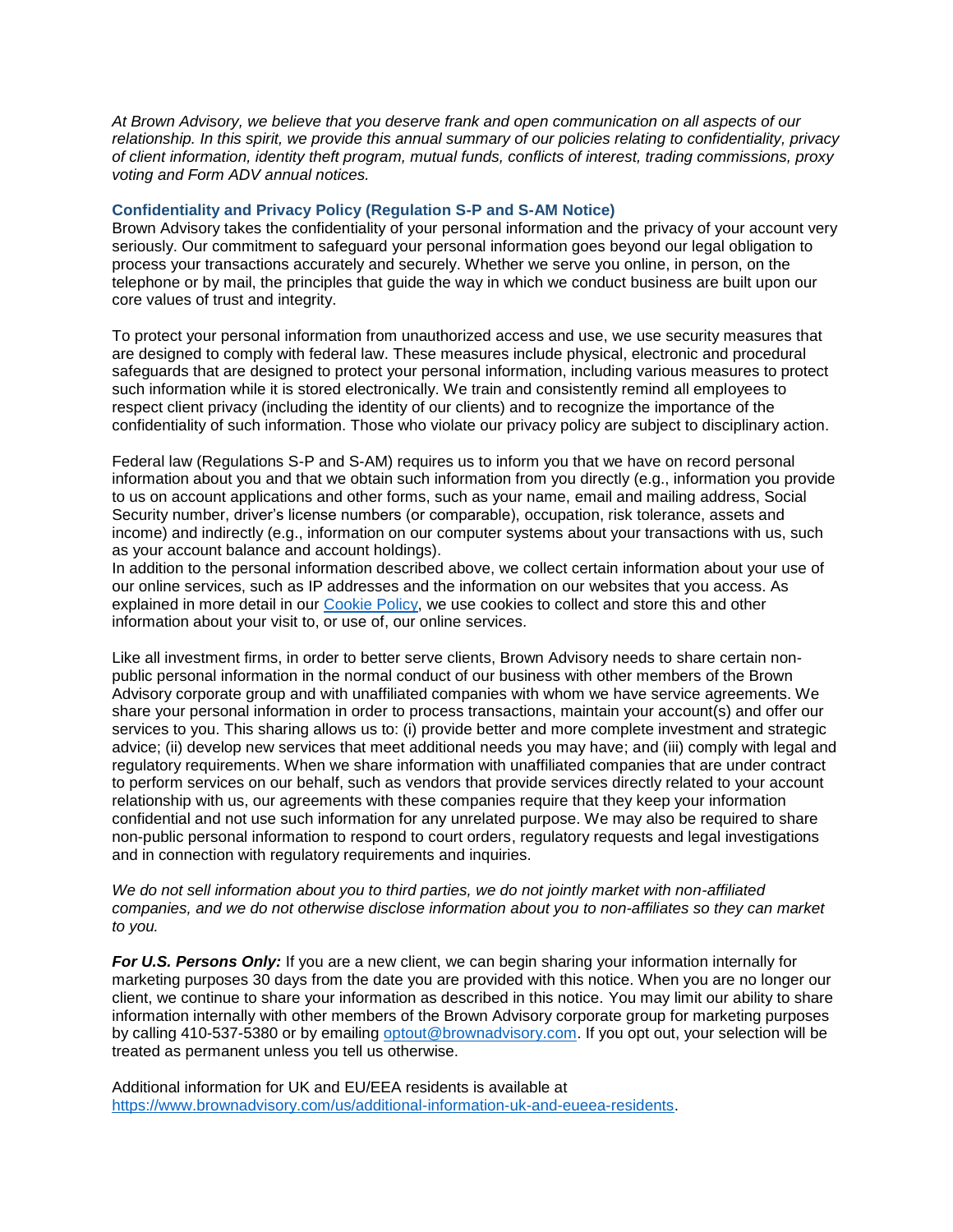Pursuant to Section 503 of the Gramm-Leach-Bliley Act, this notice may be reduced or eliminated in future years. However, our Confidentiality and Privacy Policy will remain in effect and is available for your review at any time at<https://www.brownadvisory.com/us/disclosures> or by contacting your Client Service team. We will provide notice to you in case the Policy changes or as otherwise required by law.

#### **Identify Theft Program (Regulation S-ID)**

Federal regulators have adopted rules and guidelines that require certain regulated entities to establish programs to address risks of identity theft. These "Red Flags Rules" require certain SEC-regulated entities to develop and implement a written program designed to detect, prevent and mitigate identity theft in connection with certain customer accounts.

Brown Advisory's policy is to protect you and your accounts from identity theft and to comply with the SEC's Red Flags Rules. Our identity theft program is designed to identify relevant identity theft red flags, detect those red flags, respond appropriately to any red flags that are detected, and prevent and mitigate identity theft. Brown Advisory's identity theft policies, procedures and internal controls are reviewed periodically and updated as necessary to ensure that they account for changes both in regulations and in our business. This program overlaps with and leverages other relevant firm policies and programs, such as our Anti-Money Laundering Program ("AML") and policies and procedures pursuant to Regulation S-P, among others.

To identify relevant identity theft red flags, Brown Advisory considers general factors, such as types of client accounts and the methods by which such accounts can be opened or accessed. Detection of red flags is based on the methods of obtaining information regarding clients or transactions and verifying such information pursuant to AML or other procedures. Brown Advisory has in place policies, procedures and practices with respect to confidentiality, safeguarding of client information and system controls which, among other purposes, are designed to prevent and mitigate identity theft. However, even the most welldesigned controls cannot guarantee complete protection. The best protection against identity theft is vigilance and care by both Brown Advisory and clients.

Upon detecting an incident of actual or attempted identity theft, we will notify you and may report the incident to relevant regulatory or law enforcement agencies, as appropriate. Brown Advisory's senior management and board of directors receive reports on a periodic basis regarding issues pertaining to this program.

## **Mutual Funds**

Brown Advisory's mutual funds are available to the public, but are also used in connection with clients who have existing relationships with Brown Advisory.

When clients hold these funds in an account that is charged an investment advisory fee by Brown Advisory, we typically credit the client's approximate pro rata share of the net management fee paid to Brown Advisory by the fund or funds as an offset against and to the extent of the client's advisory fee for the applicable billing period, unless otherwise agreed with the client. Separately, the funds will pay a fee for shareholder services provided to the funds by financial institutions, including Brown Advisory, or other fees including business management charges. Brown Advisory receives fees in the form of a shareholder servicing fee and a business management fee in respect of its mutual funds. The funds will also pay a fee under a 12b-1 plan as compensation for distribution and shareholder services provided by entities including Brown Advisory. The Brown Advisory Funds are governed by an independent board of directors and as such, these practices and fees are subject to change. Please refer to the funds' prospectus for upto-date details on fees, risk factors and other important information.

Brown Advisory clients also may invest in private funds sponsored by the firm and its affiliates, provided that the clients satisfy investor eligibility requirements. Fees associated with these vehicles are detailed in the fund offering documents and are in addition to a client's investment advisory fees.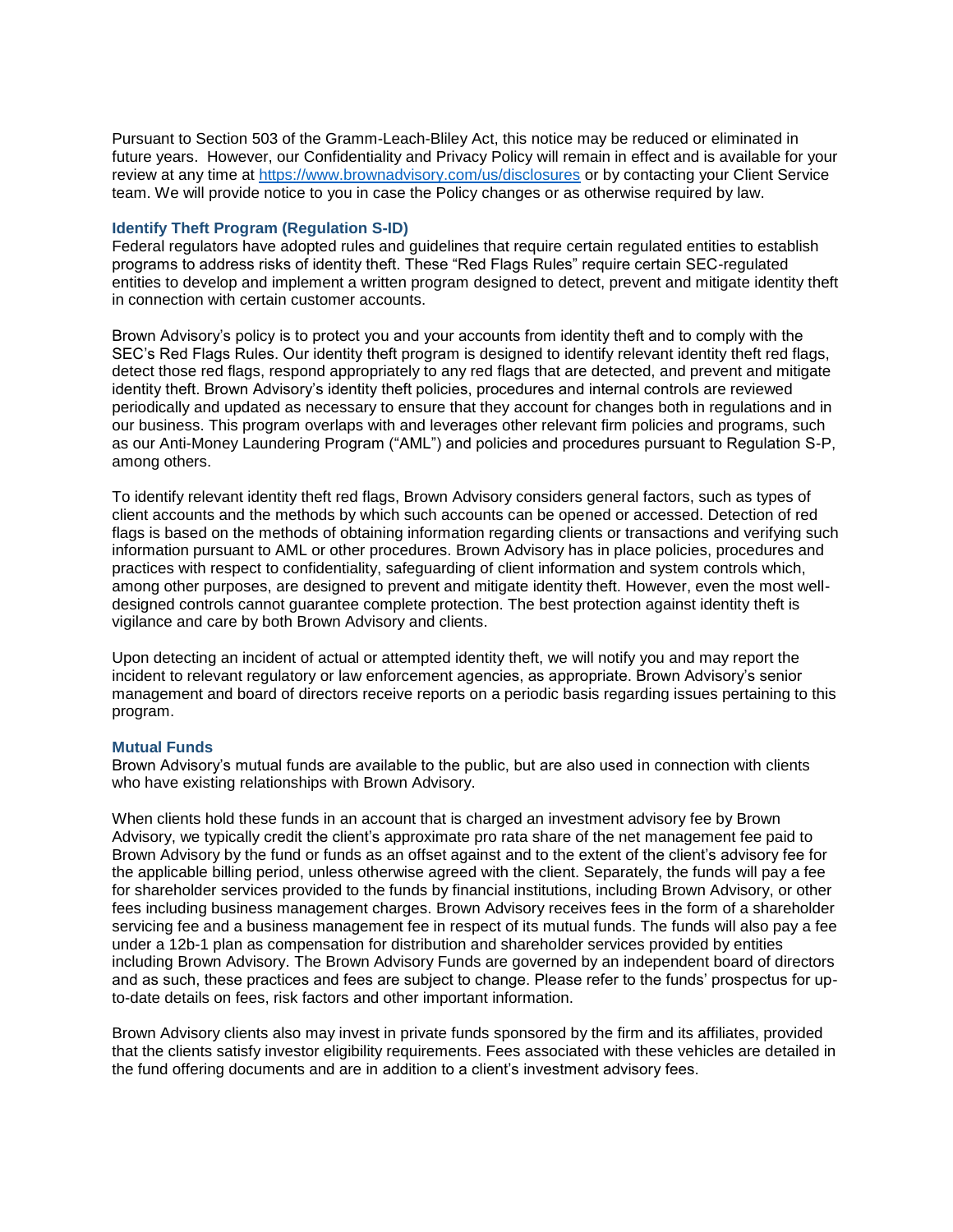#### **Conflicts of Interest**

Since our inception, it has been our policy to avoid practices that are adverse to our clients' interests and to avoid or mitigate conflicts of interest. This policy is evident in our code of ethics, which applies to investments by our employees for their own accounts. While we strive to avoid conflicts, we are cognizant that conflicts will nevertheless arise, and it is our policy to fully and fairly disclose known material conflicts to you. Please refer to Form ADV Part 2A and Part 3 for current disclosure of potential conflicts and other important information about our policies and practices.

#### **Trading Practices**

Unless a client uses a custodian that requires trades to be directed to its platform (such as Fidelity or Charles Schwab), or unless otherwise directed by the client, when Brown Advisory places orders for the execution of portfolio transactions for a client, we allocate transactions to unaffiliated broker-dealers for execution on markets at prices and commission rates that we determine will be in the best interests of the client. It is Brown Advisory's longstanding practice not to allocate commissions to any person or company on the basis of business they might direct to us. In the selection of broker-dealers, Brown Advisory takes into consideration not only the available prices of securities and rates of brokerage commissions, but also other relevant factors such as execution capabilities, research, and other services provided by brokerdealers that are expected to enhance the general portfolio management capabilities of Brown Advisory.

If research services are a factor in selecting a broker-dealer, Brown Advisory must determine that the amount of commission paid is reasonable in relation to the value of the brokerage and research services provided by the broker-dealer. The types of research services received from broker-dealers include fundamental analysis of particular companies or securities, technical analysis, economic information, market news services, securities quotation and data systems, and other relevant materials affecting investment decisions. To the extent that research and related services of value are provided by brokerdealers with whom Brown Advisory executes portfolio transactions, Brown Advisory will be credited for payment of expenses which might otherwise be charged directly to Brown Advisory. Research provided by such broker-dealers is used for a broad range of accounts for which Brown Advisory has investment management responsibility.

Brown Advisory does not require that such research be limited to or used by the accounts that generated the commissions that were allocated to such broker-dealers. However, if a client specifically directs the use of a specific broker-dealer for execution of securities transactions, we will direct such transactions to the specified broker-dealer, including our affiliate. Further details on our trading practices may be found in our Form ADV Part 2A.

#### **Proxy Voting**

For clients that have delegated voting authority to Brown Advisory, our policy governing the voting of proxies is designed to ensure that the firm votes client's securities in the best interest of our clients. Brown Advisory seeks to vote proxies so as to promote the long-term economic value of the underlying securities. Our proxy voting is informed by both financial and extra-financial data, including material environmental, social and governance factors. Brown Advisory maintains a proxy voting policy that lays out our standard approach to voting on common proxy questions. When votes are considered contrary to our standard policy, we will consider the proposals on their own merits. Although Brown Advisory believes that the recommendation of management should be given substantial weight, Brown Advisory will not support management proposals that we believe may be detrimental to the underlying value of client positions. A record of proxy votes is available upon request.

#### **Form ADV**

Annually, clients of our registered investment adviser entities will receive updates to Form ADV Part 2A in one of two ways: 1) a complete copy of or link to Form ADV Part 2A accompanied by a summary of material changes, or when appropriate, 2) a summary of material changes along with an offer to provide a complete copy of Form ADV Part 2A upon request. Additionally, in the event of any material changes to Form ADV Part 3, clients will receive updates to Form ADV Part 3 in one of two ways: 1) a complete copy of or link to Form ADV Part 3 accompanied by a summary of material changes, or when appropriate, 2) a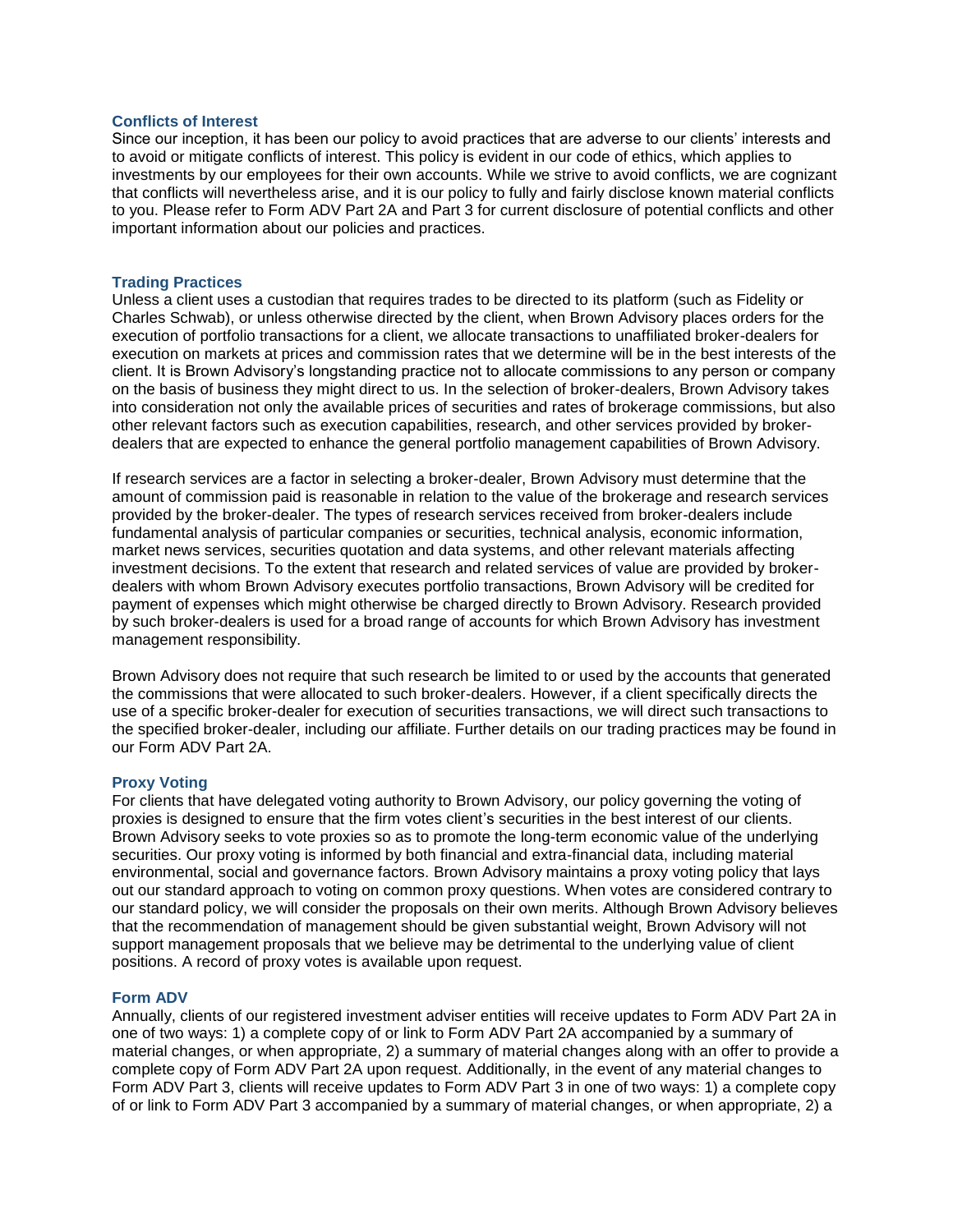summary of material changes. Clients may request a copy of Form ADV Part 2A or Part 3 at any time without charge by sending a written request to our Chief Compliance Officer at our Baltimore address, or by email to [compliancegroup@brownadvisory.com.](file://///bafs/BA%20Shared/Compliance/Annual%20Disclosure/2019/Final%20Drafts%20from%20Messaging/compliancegroup@brownadvisory.com)

# **Custody**

Brown Advisory does not seek to hold actual custody of client assets; however, regulations deem certain activities, including the firm serving as general partner to pooled investment vehicles, employees serving as trustee for client accounts, and other ways the firm may assist clients in receiving or moving assets, as "custody." Clients may be asked to confirm asset movement or other information by an independent auditor engaged to comply with regulations and ensure the safety of client assets.

Brown Advisory clients have the option to use any custodian they believe appropriate. However, Brown Advisory recommends that clients use Fidelity Family Office Services ("Fidelity") or U.S. Bank as a custodian to take advantage of pre-negotiated custody fee rates and operational efficiencies. Brown Advisory has an agreement with U.S. Bank pursuant to which U.S. Bank serves as a preferred custodian for our clients. Clients of the firm and its affiliates who select U.S. Bank as their custodian benefit from a favorable custody fee schedule and operational efficiencies. In exchange, U.S. Bank pays Brown Advisory a fee annually on non-retirement client assets held by U.S. Bank as custodian. Brown Advisory has other financial arrangements in place with U.S. Bank, as further described in its Form ADV Part 2A.

In addition, Brown Advisory receives compensation or other benefits in the form of marketing support or other arrangements from Fidelity or one of its affiliates. Brown Advisory has entered into an agreement with Fidelity under which Fidelity may, in its discretion, pay certain third parties for services or software used by Brown Advisory that are intended to facilitate interoperability between Fidelity and Brown Advisory technology systems. Fidelity, when it makes or declines to make these payments, is obligated to do so without regard to the volume or value of brokerage transactions executed through Fidelity or its affiliates or the volume or value of accounts under custody of Fidelity or its affiliates. This compensation, as well as the fee arrangement with U.S. Bank described above, may create an incentive for Brown Advisory to recommend custody services provided by U.S. Bank or Fidelity to its clients when other custodians may be better suited for a particular client or offer better services or fees. Brown Advisory mitigates this conflict by evaluating the custody services provided by U.S. Bank and Fidelity solely on quality of services provided and the operational efficiencies that may be achieved.

## **Cash Management Options**

From time to time, Brown Advisory uses money market funds, and cash sweep products offered by banks and broker-dealers, as cash management options for discretionary client accounts. For clients that agree to custody their accounts at U.S. Bank, Brown Advisory will, unless otherwise instructed, use as cash sweep vehicles First American Funds treasury and government money market funds, which are managed by a U.S. Bank affiliate. Brown Advisory believes these money market funds offer competitive fees and performance for our clients, as well as administrative efficiencies because of their operational connection to the Bank. Because of these efficiencies, the U.S. Bank affiliate has agreed to pay Brown Advisory a fee based upon the value of client assets invested in those funds, other than ERISA and IRA account assets, which are excluded from the arrangement. The arrangement applies only to client accounts custodied at U.S. Bank. This payment provides Brown Advisory with an incentive to use the First American Funds money market funds as cash sweep options and thus creates a conflict of interest. Brown Advisory mitigates this conflict by evaluating these and all other funds and cash sweep options solely on their investment merits, initially and on an ongoing basis.

## **Fraud and Identify Theft Assistance**

If you believe you are a victim of fraud or identity theft, please contact your Brown Advisory Client Service Team for assistance. This may include placing holds on your accounts or changing account number information. Additional measures you can take include the following:

■ Contact all financial services firms with whom you maintain accounts for assistance, such as placing holds on your accounts.